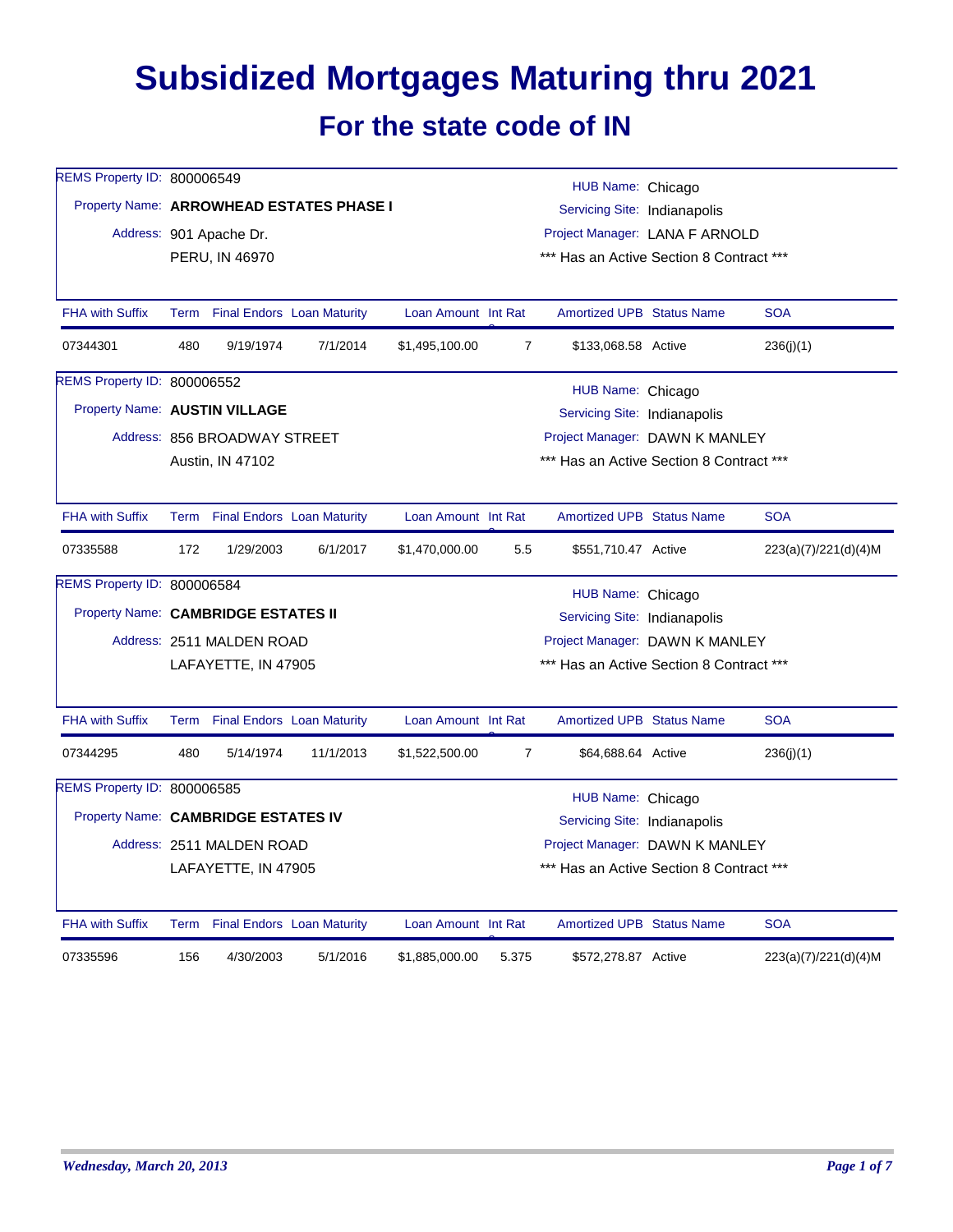| REMS Property ID: 800006595                |                                                                                                    |                                  |                                          |                     |                |                                          |                          |                      |  |  |
|--------------------------------------------|----------------------------------------------------------------------------------------------------|----------------------------------|------------------------------------------|---------------------|----------------|------------------------------------------|--------------------------|----------------------|--|--|
|                                            | HUB Name: Chicago<br>Property Name: CAMBRIDGE SQUARE FORT WAYNE II<br>Servicing Site: Indianapolis |                                  |                                          |                     |                |                                          |                          |                      |  |  |
|                                            |                                                                                                    | Address: 7600 COLD SPRINGS BLVD  |                                          |                     |                | Project Manager: LANA F ARNOLD           |                          |                      |  |  |
|                                            |                                                                                                    | FORT WAYNE, IN 46825             |                                          |                     |                | *** Has an Active Section 8 Contract *** |                          |                      |  |  |
|                                            |                                                                                                    |                                  |                                          |                     |                |                                          |                          |                      |  |  |
| <b>FHA with Suffix</b>                     |                                                                                                    | Term Final Endors Loan Maturity  |                                          | Loan Amount Int Rat |                | Amortized UPB Status Name                |                          | <b>SOA</b>           |  |  |
| 07344318                                   | 480                                                                                                | 9/27/1973                        | 10/1/2013                                | \$2,954,100.00      | 7              | \$107,910.01 Active                      |                          | 236(j)(1)            |  |  |
| REMS Property ID: 800006589                |                                                                                                    |                                  |                                          |                     |                | HUB Name: Chicago                        |                          |                      |  |  |
| Property Name: CAMBRIDGE SQUARE NORTH II   |                                                                                                    |                                  |                                          |                     |                | Servicing Site: Indianapolis             |                          |                      |  |  |
|                                            |                                                                                                    | Address: 7110 Township Line Road |                                          |                     |                | Project Manager: DAWN K MANLEY           |                          |                      |  |  |
|                                            |                                                                                                    | INDIANAPOLIS, IN 46260           |                                          |                     |                | *** Has an Active Section 8 Contract *** |                          |                      |  |  |
|                                            |                                                                                                    |                                  |                                          |                     |                |                                          |                          |                      |  |  |
| <b>FHA with Suffix</b>                     |                                                                                                    | Term Final Endors Loan Maturity  |                                          | Loan Amount Int Rat |                | <b>Amortized UPB Status Name</b>         |                          | <b>SOA</b>           |  |  |
| 07344428                                   | 480                                                                                                | 9/25/1974                        | 5/1/2015                                 | \$3,148,000.00      | $\overline{7}$ | \$453,841.27 Active                      |                          | 236(j)(1)            |  |  |
| <b>REMS Property ID: 800006604</b>         |                                                                                                    |                                  |                                          |                     |                | HUB Name: Chicago                        |                          |                      |  |  |
| Property Name: CAMELOT COURT OF MITCHELL   |                                                                                                    |                                  | Servicing Site: Indianapolis             |                     |                |                                          |                          |                      |  |  |
|                                            |                                                                                                    | Address: 1140 CAMELOT COURT DR   | Project Manager: SANDRA V JAMES          |                     |                |                                          |                          |                      |  |  |
|                                            |                                                                                                    | MITCHELL, IN 47446               |                                          |                     |                | *** Has an Active Section 8 Contract *** |                          |                      |  |  |
|                                            |                                                                                                    |                                  |                                          |                     |                |                                          |                          |                      |  |  |
| <b>FHA with Suffix</b>                     |                                                                                                    | Term Final Endors Loan Maturity  |                                          | Loan Amount Int Rat |                | <b>Amortized UPB Status Name</b>         |                          | <b>SOA</b>           |  |  |
| 07335281-G                                 | 480                                                                                                |                                  | 4/1/2020                                 | \$0.00              | 7.5            |                                          | \$468,727.27 Operational | 221(d)(4)MKT         |  |  |
| REMS Property ID: 800006611                |                                                                                                    |                                  |                                          |                     |                | HUB Name: Chicago                        |                          |                      |  |  |
| Property Name: CAPRI MEADOWS I             |                                                                                                    |                                  |                                          |                     |                | Servicing Site: Indianapolis             |                          |                      |  |  |
| Address: 58 Capri Ct                       |                                                                                                    |                                  |                                          |                     |                | Project Manager: LANA F ARNOLD           |                          |                      |  |  |
|                                            |                                                                                                    | Bluffton, IN 46714               |                                          |                     |                | *** Has an Active Section 8 Contract *** |                          |                      |  |  |
|                                            |                                                                                                    |                                  |                                          |                     |                |                                          |                          |                      |  |  |
| FHA with Suffix                            |                                                                                                    | Term Final Endors Loan Maturity  |                                          | Loan Amount Int Rat |                | <b>Amortized UPB Status Name</b>         |                          | <b>SOA</b>           |  |  |
| 07344395                                   | 480                                                                                                | 3/12/1975                        | 4/1/2015                                 | \$1,103,400.00      | 7              | \$153,132.37 Active                      |                          | 236(j)(1)            |  |  |
| REMS Property ID: 800006651                |                                                                                                    |                                  |                                          |                     |                | HUB Name: Chicago                        |                          |                      |  |  |
| Property Name: CLOVERDALE HEIGHTS PHASE II |                                                                                                    |                                  |                                          |                     |                | Servicing Site: Indianapolis             |                          |                      |  |  |
|                                            |                                                                                                    | Address: 2001 Zelmar Dr          |                                          |                     |                | Project Manager: DAWN K MANLEY           |                          |                      |  |  |
|                                            |                                                                                                    | Crawfordsville, IN 47933         | *** Has an Active Section 8 Contract *** |                     |                |                                          |                          |                      |  |  |
|                                            |                                                                                                    |                                  |                                          |                     |                |                                          |                          |                      |  |  |
| <b>FHA with Suffix</b>                     |                                                                                                    | Term Final Endors Loan Maturity  |                                          | Loan Amount Int Rat |                | <b>Amortized UPB Status Name</b>         |                          | <b>SOA</b>           |  |  |
| 07335600                                   | 173                                                                                                | 4/23/2003                        | 10/1/2017                                | \$2,645,000.00      | 5.5            | \$1,058,704.55 Active                    |                          | 223(a)(7)/221(d)(4)M |  |  |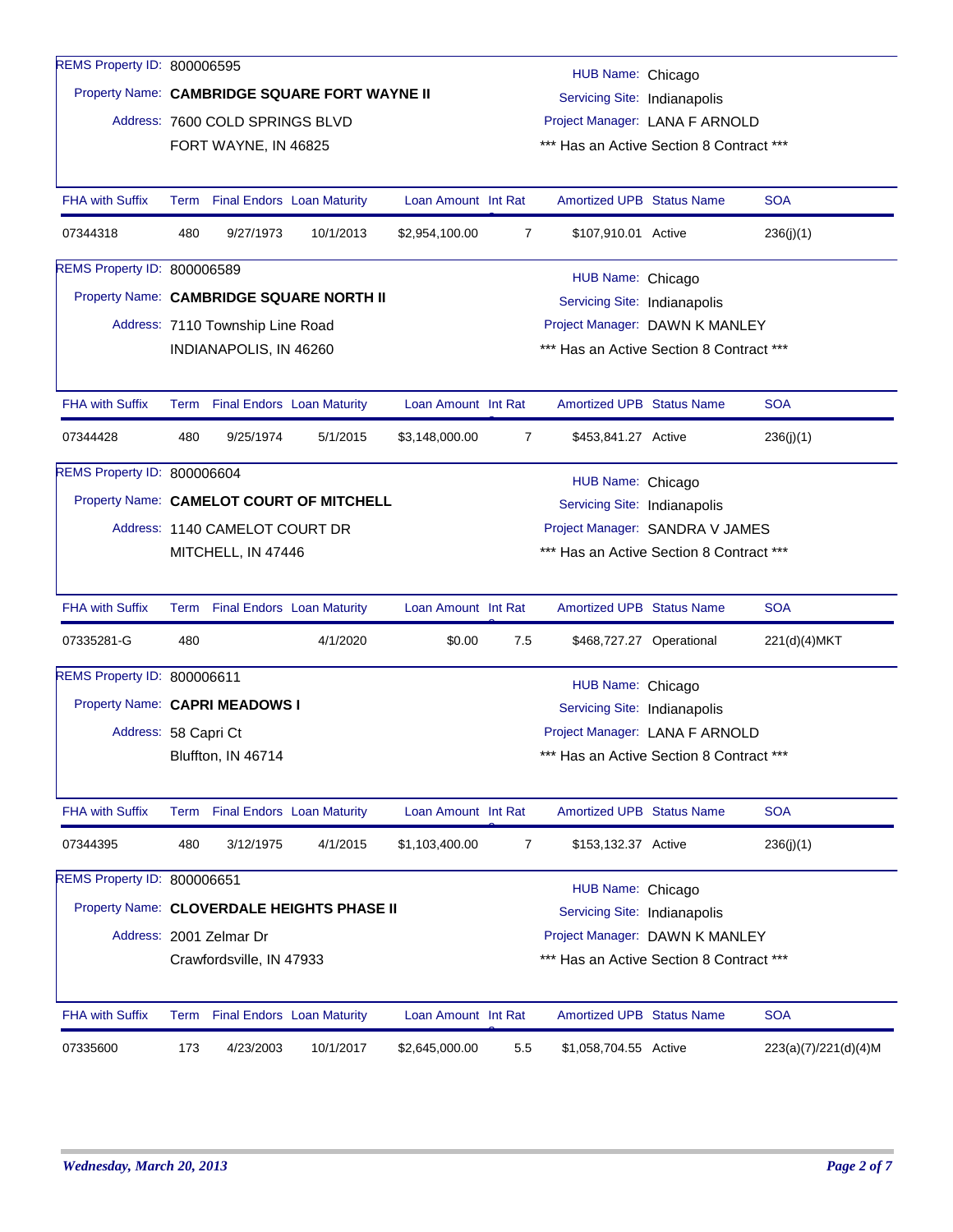| REMS Property ID: 800000031        |                                                                     |                                                                                       |                                         |                     |                | HUB Name: Chicago                        |  |               |  |  |  |  |
|------------------------------------|---------------------------------------------------------------------|---------------------------------------------------------------------------------------|-----------------------------------------|---------------------|----------------|------------------------------------------|--|---------------|--|--|--|--|
|                                    |                                                                     | Property Name: EASTGATE APARTMENTS<br>Servicing Site: Indianapolis                    |                                         |                     |                |                                          |  |               |  |  |  |  |
|                                    | Address: 900 Roosevelt Dr<br>Project Manager: DELORES J WYATT       |                                                                                       |                                         |                     |                |                                          |  |               |  |  |  |  |
|                                    |                                                                     | Mishawaka, IN 46544                                                                   |                                         |                     |                | *** Has an Active Section 8 Contract *** |  |               |  |  |  |  |
|                                    |                                                                     |                                                                                       |                                         |                     |                |                                          |  |               |  |  |  |  |
| <b>FHA with Suffix</b>             | Term                                                                |                                                                                       | <b>Final Endors Loan Maturity</b>       | Loan Amount Int Rat |                | <b>Amortized UPB Status Name</b>         |  | <b>SOA</b>    |  |  |  |  |
| 07344429                           | 480                                                                 | 11/11/1976                                                                            | 12/1/2016                               | \$1,573,800.00      | $\overline{7}$ | \$378,559.03 Active                      |  | 236(j)(1)     |  |  |  |  |
| REMS Property ID: 800006706        |                                                                     |                                                                                       |                                         |                     |                |                                          |  |               |  |  |  |  |
|                                    |                                                                     | HUB Name: Chicago<br>Property Name: FOWLER APARTMENTS<br>Servicing Site: Indianapolis |                                         |                     |                |                                          |  |               |  |  |  |  |
|                                    |                                                                     | Address: 407 FERRY ST                                                                 |                                         |                     |                | Project Manager: DAWN K MANLEY           |  |               |  |  |  |  |
|                                    |                                                                     | LAFAYETTE, IN 47901                                                                   |                                         |                     |                | *** Has an Active Section 8 Contract *** |  |               |  |  |  |  |
|                                    |                                                                     |                                                                                       |                                         |                     |                |                                          |  |               |  |  |  |  |
| <b>FHA with Suffix</b>             |                                                                     |                                                                                       | Term Final Endors Loan Maturity         | Loan Amount Int Rat |                | <b>Amortized UPB Status Name</b>         |  | <b>SOA</b>    |  |  |  |  |
| 07344403                           | 480                                                                 | 1/30/1976                                                                             | 12/1/2015                               | \$713,105.00        | 7              | \$283,193.05 Active                      |  | 236(j)(1)     |  |  |  |  |
| REMS Property ID: 800006711        |                                                                     |                                                                                       |                                         |                     |                | HUB Name: Chicago                        |  |               |  |  |  |  |
| Property Name: FRIENDSHIP HOUSE    |                                                                     |                                                                                       |                                         |                     |                | Servicing Site: Indianapolis             |  |               |  |  |  |  |
|                                    |                                                                     | Address: 1010 CUMBERLAND AVE                                                          |                                         |                     |                | Project Manager: LANA F ARNOLD           |  |               |  |  |  |  |
|                                    |                                                                     | WEST LAFAYETTE, IN 47906                                                              |                                         |                     |                | *** Has an Active Section 8 Contract *** |  |               |  |  |  |  |
|                                    |                                                                     |                                                                                       |                                         |                     |                |                                          |  |               |  |  |  |  |
| <b>FHA with Suffix</b>             |                                                                     |                                                                                       | Term Final Endors Loan Maturity         | Loan Amount Int Rat |                | <b>Amortized UPB Status Name</b>         |  | <b>SOA</b>    |  |  |  |  |
| 073EH001                           | 480                                                                 | 10/29/1981                                                                            | 10/1/2020                               | \$5,811,500.00      | 7.625          | \$2,389,050.39 Active                    |  | 202           |  |  |  |  |
| REMS Property ID: 800006743        |                                                                     |                                                                                       |                                         |                     |                | HUB Name: Chicago                        |  |               |  |  |  |  |
|                                    |                                                                     |                                                                                       | Property Name: GREENCROFT CENTRAL MANOR |                     |                | Servicing Site: Indianapolis             |  |               |  |  |  |  |
|                                    |                                                                     | Address: 1300 GREENCROFT DR                                                           |                                         |                     |                | Project Manager: MARIANNE CHRZANOWSKI    |  |               |  |  |  |  |
|                                    |                                                                     | <b>GOSHEN, IN 46526</b>                                                               |                                         |                     |                | *** Has an Active Section 8 Contract *** |  |               |  |  |  |  |
|                                    |                                                                     |                                                                                       |                                         |                     |                |                                          |  |               |  |  |  |  |
| <b>FHA with Suffix</b>             | Term                                                                |                                                                                       | <b>Final Endors Loan Maturity</b>       | Loan Amount Int Rat |                | Amortized UPB Status Name                |  | <b>SOA</b>    |  |  |  |  |
| 073SH009                           | 564                                                                 | 2/15/1967                                                                             | 3/1/2016                                | \$1,169,000.00      | 3              | \$132,289.97 Active                      |  | 202           |  |  |  |  |
| REMS Property ID: 800006744        |                                                                     |                                                                                       |                                         |                     |                | HUB Name: Chicago                        |  |               |  |  |  |  |
| Property Name: GREENCROFT MANOR II |                                                                     |                                                                                       |                                         |                     |                | Servicing Site: Indianapolis             |  |               |  |  |  |  |
|                                    |                                                                     | Address: 1425 GREENCROFT DR                                                           |                                         |                     |                | Project Manager: MARIANNE CHRZANOWSKI    |  |               |  |  |  |  |
|                                    | *** Has an Active Section 8 Contract ***<br><b>GOSHEN, IN 46526</b> |                                                                                       |                                         |                     |                |                                          |  |               |  |  |  |  |
|                                    |                                                                     |                                                                                       |                                         |                     |                |                                          |  |               |  |  |  |  |
| <b>FHA with Suffix</b>             | Term                                                                |                                                                                       | <b>Final Endors</b> Loan Maturity       | Loan Amount Int Rat |                | <b>Amortized UPB Status Name</b>         |  | <b>SOA</b>    |  |  |  |  |
| 07338019                           | 132                                                                 | 1/17/2007                                                                             | 2/1/2018                                | \$1,730,000.00      | 5.98           | \$900,570.99 Active                      |  | 223(a)(7)/231 |  |  |  |  |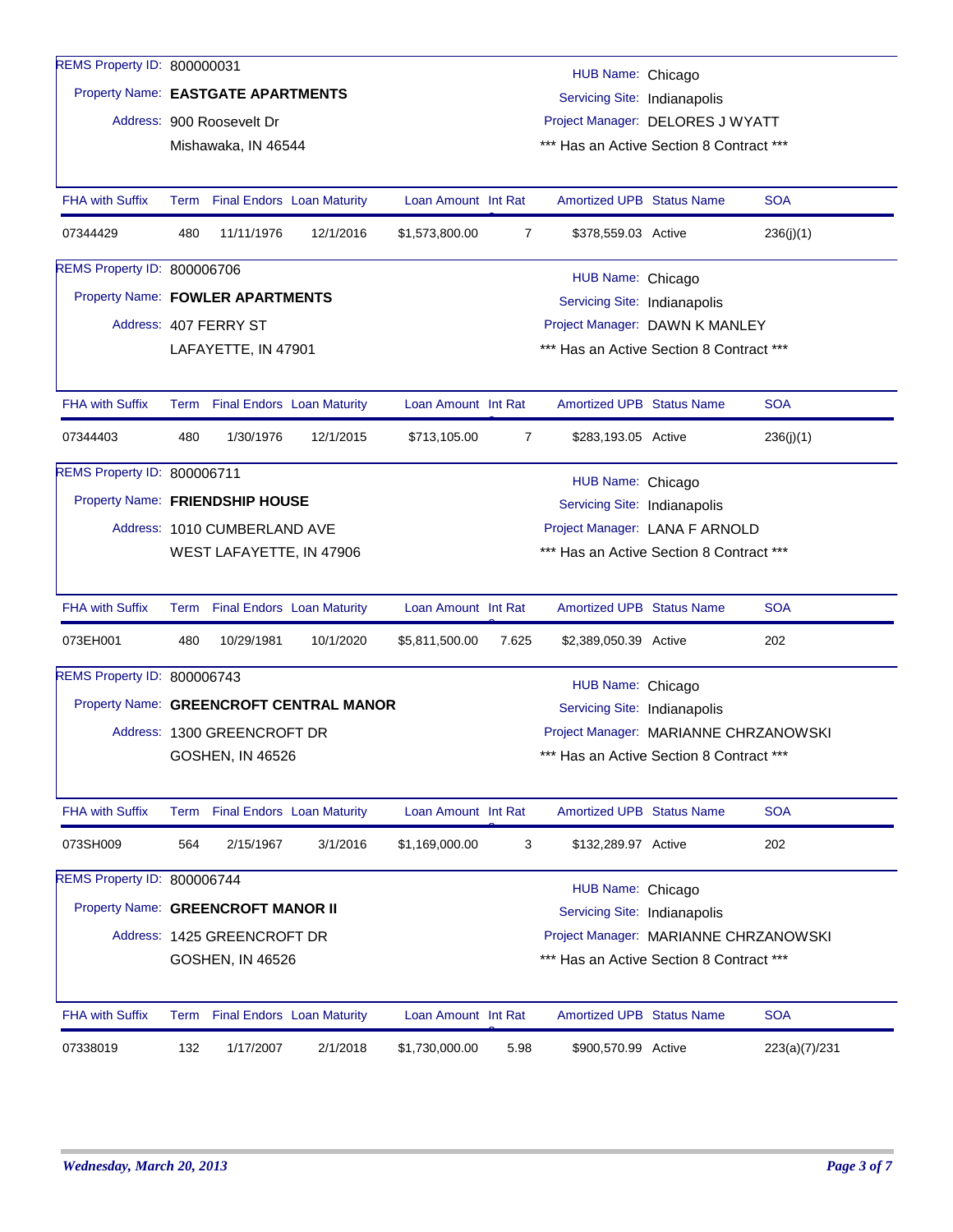| REMS Property ID: 800006750                    |                                                                     |                                                                                      |                                   |                                                   |                              |                                                                |  |                      |  |  |  |  |
|------------------------------------------------|---------------------------------------------------------------------|--------------------------------------------------------------------------------------|-----------------------------------|---------------------------------------------------|------------------------------|----------------------------------------------------------------|--|----------------------|--|--|--|--|
|                                                |                                                                     |                                                                                      |                                   | Property Name: GREENTREE WEST APARTMENTS, PHASE I |                              | HUB Name: Chicago                                              |  |                      |  |  |  |  |
|                                                |                                                                     |                                                                                      |                                   |                                                   |                              | Servicing Site: Indianapolis<br>Project Manager: DAWN K MANLEY |  |                      |  |  |  |  |
|                                                |                                                                     | Address: 418 GREENTREE DR                                                            |                                   |                                                   |                              |                                                                |  |                      |  |  |  |  |
|                                                |                                                                     | <b>MARION, IN 46952</b>                                                              |                                   |                                                   |                              | *** Has an Active Section 8 Contract ***                       |  |                      |  |  |  |  |
| <b>FHA with Suffix</b>                         |                                                                     | Term Final Endors Loan Maturity                                                      |                                   | Loan Amount Int Rat                               |                              | <b>Amortized UPB Status Name</b>                               |  | <b>SOA</b>           |  |  |  |  |
| 07335593                                       | 158                                                                 | 4/1/2003                                                                             | 7/1/2016                          | \$1,185,000.00                                    | 5.375                        | \$374,261.42 Active                                            |  | 223(a)(7)/221(d)(4)M |  |  |  |  |
| <b>REMS Property ID: 800006059</b>             |                                                                     |                                                                                      |                                   |                                                   |                              |                                                                |  |                      |  |  |  |  |
|                                                |                                                                     | HUB Name: Chicago<br>Property Name: LAKESIDE GARDENS<br>Servicing Site: Indianapolis |                                   |                                                   |                              |                                                                |  |                      |  |  |  |  |
|                                                |                                                                     | Address: 3802 ERIE CT                                                                |                                   |                                                   |                              | Project Manager: ANTHONY D MITCHELL                            |  |                      |  |  |  |  |
|                                                |                                                                     | EAST CHICAGO, IN 46312                                                               |                                   |                                                   |                              | *** Has an Active Section 8 Contract ***                       |  |                      |  |  |  |  |
|                                                |                                                                     |                                                                                      |                                   |                                                   |                              |                                                                |  |                      |  |  |  |  |
| <b>FHA with Suffix</b>                         |                                                                     | Term Final Endors Loan Maturity                                                      |                                   | Loan Amount Int Rat                               |                              | <b>Amortized UPB Status Name</b>                               |  | <b>SOA</b>           |  |  |  |  |
| 07344462                                       | 480                                                                 | 3/5/1980                                                                             | 2/1/2020                          | \$3,693,119.00                                    | $\overline{7}$               | \$2,315,968.52 Active                                          |  | 236(j)(1)            |  |  |  |  |
| REMS Property ID: 800006854                    |                                                                     |                                                                                      |                                   |                                                   |                              | HUB Name: Chicago                                              |  |                      |  |  |  |  |
| Property Name: MAPLE SHADE                     |                                                                     |                                                                                      |                                   |                                                   | Servicing Site: Indianapolis |                                                                |  |                      |  |  |  |  |
|                                                |                                                                     | Address: 1101 W MAIN ST                                                              |                                   |                                                   |                              | Project Manager: DAWN K MANLEY                                 |  |                      |  |  |  |  |
|                                                |                                                                     | ELLETTSVILLE, IN 47429                                                               |                                   |                                                   |                              | *** Has an Active Section 8 Contract ***                       |  |                      |  |  |  |  |
| <b>FHA with Suffix</b>                         |                                                                     | Term Final Endors Loan Maturity                                                      |                                   | Loan Amount Int Rat                               |                              | <b>Amortized UPB Status Name</b>                               |  | <b>SOA</b>           |  |  |  |  |
| 07335146                                       | 480                                                                 | 7/17/1974                                                                            | 3/1/2014                          | \$276,900.00                                      | $\overline{7}$               | \$18,265.53 Active                                             |  | 221(d)(3)MKT         |  |  |  |  |
| REMS Property ID: 800006865                    |                                                                     |                                                                                      |                                   |                                                   |                              | HUB Name: Chicago                                              |  |                      |  |  |  |  |
| Property Name: MEADOWBROOK NORTH APARTMENTS I  |                                                                     |                                                                                      |                                   |                                                   |                              | Servicing Site: Indianapolis                                   |  |                      |  |  |  |  |
|                                                |                                                                     | Address: 1289 Meadowbrook Lane                                                       |                                   |                                                   |                              | Project Manager: DAWN K MANLEY                                 |  |                      |  |  |  |  |
|                                                |                                                                     | <b>WABASH, IN 46992</b>                                                              |                                   |                                                   |                              | *** Has an Active Section 8 Contract ***                       |  |                      |  |  |  |  |
|                                                |                                                                     |                                                                                      |                                   |                                                   |                              |                                                                |  |                      |  |  |  |  |
| <b>FHA with Suffix</b>                         | Term                                                                |                                                                                      | <b>Final Endors Loan Maturity</b> | Loan Amount Int Rat                               |                              | <b>Amortized UPB Status Name</b>                               |  | <b>SOA</b>           |  |  |  |  |
| 07344307                                       | 480                                                                 | 6/20/1974                                                                            | 11/1/2013                         | \$1,482,200.00                                    | $\overline{7}$               | \$62,982.71 Active                                             |  | 236(j)(1)            |  |  |  |  |
| REMS Property ID: 800006864                    |                                                                     |                                                                                      |                                   |                                                   |                              | HUB Name: Chicago                                              |  |                      |  |  |  |  |
| Property Name: MEADOWBROOK NORTH APARTMENTS II |                                                                     |                                                                                      |                                   |                                                   |                              | Servicing Site: Indianapolis                                   |  |                      |  |  |  |  |
|                                                |                                                                     | Address: 1289 MEADOWBROOK LN                                                         |                                   |                                                   |                              | Project Manager: DAWN K MANLEY                                 |  |                      |  |  |  |  |
|                                                | *** Has an Active Section 8 Contract ***<br><b>WABASH, IN 46992</b> |                                                                                      |                                   |                                                   |                              |                                                                |  |                      |  |  |  |  |
|                                                |                                                                     |                                                                                      |                                   |                                                   |                              |                                                                |  |                      |  |  |  |  |
| <b>FHA with Suffix</b>                         |                                                                     | Term Final Endors Loan Maturity                                                      |                                   | Loan Amount Int Rat                               |                              | Amortized UPB Status Name                                      |  | <b>SOA</b>           |  |  |  |  |
| 07311258                                       | 170                                                                 | 9/30/2003                                                                            | 12/1/2017                         | \$1,480,000.00                                    | 5.625                        | \$621,770.75 Active                                            |  | 207/223(f)           |  |  |  |  |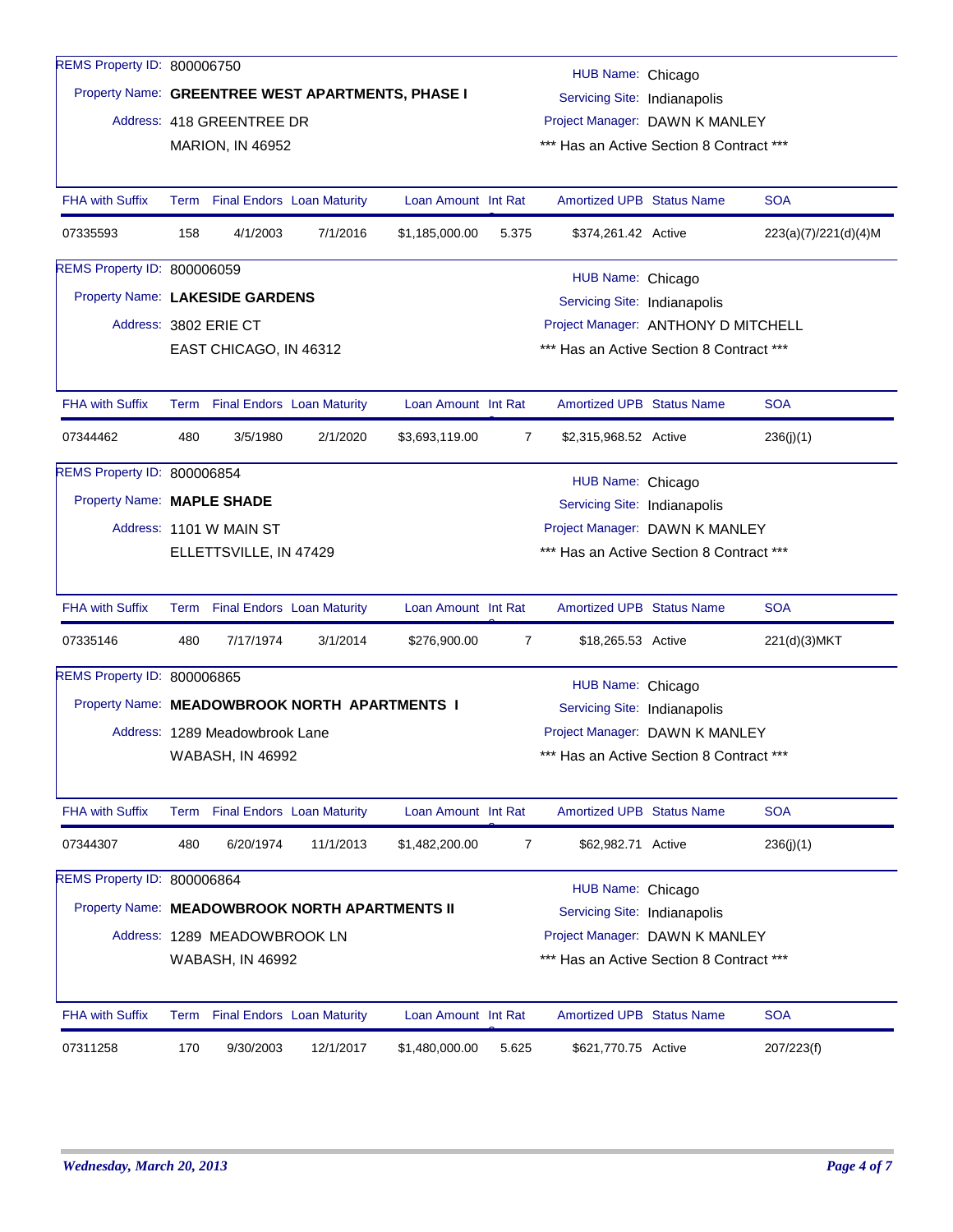| REMS Property ID: 800006880                |                                                                  |                                                                                                          |                                   |                     |                |                                                                                 |                          |                                                    |  |  |  |  |
|--------------------------------------------|------------------------------------------------------------------|----------------------------------------------------------------------------------------------------------|-----------------------------------|---------------------|----------------|---------------------------------------------------------------------------------|--------------------------|----------------------------------------------------|--|--|--|--|
|                                            |                                                                  | HUB Name: Chicago<br>Property Name: MOUNT ZION SUBURBAN APARTMENTS, INC.<br>Servicing Site: Indianapolis |                                   |                     |                |                                                                                 |                          |                                                    |  |  |  |  |
|                                            |                                                                  | Address: 5260 Michigan Rd                                                                                |                                   |                     |                |                                                                                 |                          |                                                    |  |  |  |  |
|                                            |                                                                  | Indianapolis, IN 46228                                                                                   |                                   |                     |                | Project Manager: ANTHONY D MITCHELL<br>*** Has an Active Section 8 Contract *** |                          |                                                    |  |  |  |  |
|                                            |                                                                  |                                                                                                          |                                   |                     |                |                                                                                 |                          |                                                    |  |  |  |  |
| <b>FHA with Suffix</b>                     | Term                                                             |                                                                                                          | <b>Final Endors Loan Maturity</b> | Loan Amount Int Rat |                | Amortized UPB Status Name                                                       |                          | <b>SOA</b>                                         |  |  |  |  |
| 07335137-G                                 | 468                                                              |                                                                                                          | 5/1/2014                          | \$0.00              | $\overline{7}$ |                                                                                 | \$148,417.66 Operational | 221(d)(3)MKT                                       |  |  |  |  |
| REMS Property ID: 800006909                |                                                                  |                                                                                                          |                                   |                     |                | HUB Name: Chicago                                                               |                          |                                                    |  |  |  |  |
| Property Name: ORCHARD GLEN COOPERATIVE V  |                                                                  |                                                                                                          |                                   |                     |                | Servicing Site: Indianapolis                                                    |                          |                                                    |  |  |  |  |
|                                            |                                                                  | Address: 1001 Sugar Maple Circle                                                                         |                                   |                     |                | Project Manager: SHAUNICY D GREER                                               |                          |                                                    |  |  |  |  |
|                                            |                                                                  | BLOOMINGTON, IN 47403                                                                                    |                                   |                     |                |                                                                                 |                          | *** Does NOT Have an Active Section 8 Contract *** |  |  |  |  |
|                                            |                                                                  |                                                                                                          |                                   |                     |                |                                                                                 |                          |                                                    |  |  |  |  |
| <b>FHA with Suffix</b>                     |                                                                  | Term Final Endors Loan Maturity                                                                          |                                   | Loan Amount Int Rat |                | <b>Amortized UPB Status Name</b>                                                |                          | <b>SOA</b>                                         |  |  |  |  |
| 07344263                                   | 480                                                              | 8/22/1974                                                                                                | 9/1/2014                          | \$1,016,200.00      | $\overline{7}$ | \$101,909.16 Active                                                             |                          | 236(j)(1)                                          |  |  |  |  |
| REMS Property ID: 800006910                |                                                                  |                                                                                                          |                                   |                     |                | HUB Name: Chicago                                                               |                          |                                                    |  |  |  |  |
| Property Name: ORCHARD GLEN COOPERATIVE VI |                                                                  |                                                                                                          |                                   |                     |                | Servicing Site: Indianapolis                                                    |                          |                                                    |  |  |  |  |
|                                            |                                                                  | Address: 1001 Sugar Maple Circle                                                                         |                                   |                     |                | Project Manager: SHAUNICY D GREER                                               |                          |                                                    |  |  |  |  |
|                                            |                                                                  | BLOOMINGTON, IN 47403                                                                                    |                                   |                     |                | *** Does NOT Have an Active Section 8 Contract ***                              |                          |                                                    |  |  |  |  |
|                                            |                                                                  |                                                                                                          |                                   |                     |                |                                                                                 |                          |                                                    |  |  |  |  |
| <b>FHA with Suffix</b>                     |                                                                  | Term Final Endors Loan Maturity                                                                          |                                   | Loan Amount Int Rat |                | <b>Amortized UPB Status Name</b>                                                |                          | <b>SOA</b>                                         |  |  |  |  |
| 07344264                                   | 480                                                              | 12/20/1974                                                                                               | 1/1/2015                          | \$875,200.00        | 7              | \$107,193.41 Active                                                             |                          | 236(j)(1)                                          |  |  |  |  |
| REMS Property ID: 800006929                |                                                                  |                                                                                                          |                                   |                     |                | HUB Name: Chicago                                                               |                          |                                                    |  |  |  |  |
| Property Name: PARKVIEW APARTMENTS I       |                                                                  |                                                                                                          |                                   |                     |                | Servicing Site: Indianapolis                                                    |                          |                                                    |  |  |  |  |
|                                            |                                                                  | Address: 1334 Memorial Lane                                                                              |                                   |                     |                | Project Manager: JEANETTE M HATCHER                                             |                          |                                                    |  |  |  |  |
|                                            |                                                                  | HUNTINGTON, IN 46750                                                                                     |                                   |                     |                | Does NOT Have an Active Section 8 Contract ***                                  |                          |                                                    |  |  |  |  |
|                                            |                                                                  |                                                                                                          |                                   |                     |                |                                                                                 |                          |                                                    |  |  |  |  |
| <b>FHA with Suffix</b>                     | Term                                                             |                                                                                                          | <b>Final Endors Loan Maturity</b> | Loan Amount Int Rat |                | Amortized UPB Status Name                                                       |                          | <b>SOA</b>                                         |  |  |  |  |
| 07344386                                   | 480                                                              | 10/1/1974                                                                                                | 7/1/2014                          | \$1,309,200.00      | 7              | \$116,520.43 Active                                                             |                          | 236(j)(1)                                          |  |  |  |  |
| REMS Property ID: 800006930                |                                                                  |                                                                                                          |                                   |                     |                | HUB Name: Chicago                                                               |                          |                                                    |  |  |  |  |
| Property Name: PARKVIEW APARTMENTS II      |                                                                  |                                                                                                          |                                   |                     |                | Servicing Site: Indianapolis                                                    |                          |                                                    |  |  |  |  |
|                                            |                                                                  | Address: 1334 Memorial Lane                                                                              |                                   |                     |                | Project Manager: DAWN K MANLEY                                                  |                          |                                                    |  |  |  |  |
|                                            | *** Has an Active Section 8 Contract ***<br>HUNTINGTON, IN 46750 |                                                                                                          |                                   |                     |                |                                                                                 |                          |                                                    |  |  |  |  |
|                                            |                                                                  |                                                                                                          |                                   |                     |                |                                                                                 |                          |                                                    |  |  |  |  |
| <b>FHA with Suffix</b>                     |                                                                  | Term Final Endors Loan Maturity                                                                          |                                   | Loan Amount Int Rat |                | <b>Amortized UPB Status Name</b>                                                |                          | <b>SOA</b>                                         |  |  |  |  |
| 07335598                                   | 168                                                              | 5/30/2003                                                                                                | 6/1/2017                          | \$825,000.00        | 5.25           | \$311,274.41 Active                                                             |                          | 223(a)(7)/221(d)(4)M                               |  |  |  |  |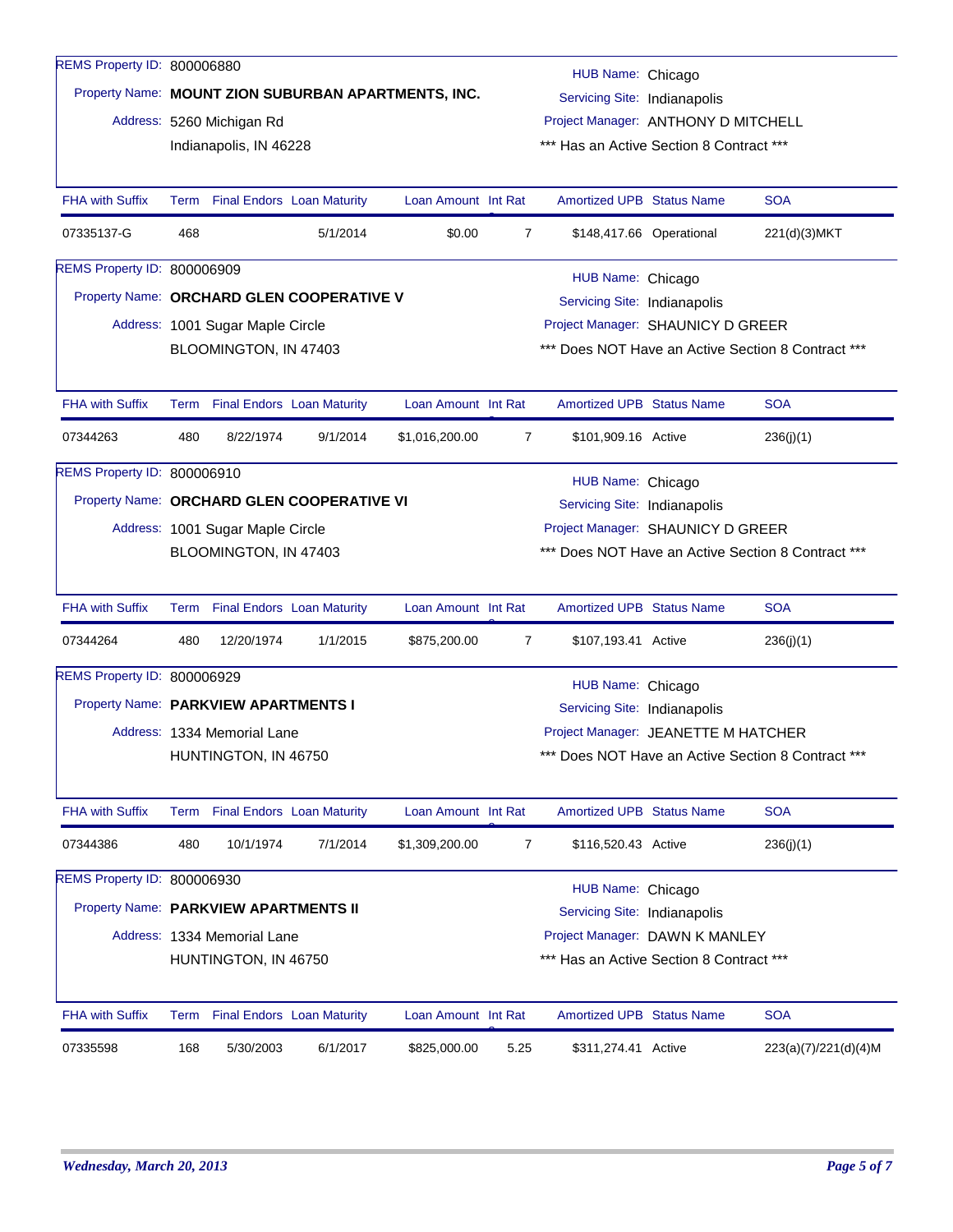| REMS Property ID: 800006940            |                                                                                                                                |                                                                    |                                         |                     |                | HUB Name: Chicago                        |               |                      |  |  |  |
|----------------------------------------|--------------------------------------------------------------------------------------------------------------------------------|--------------------------------------------------------------------|-----------------------------------------|---------------------|----------------|------------------------------------------|---------------|----------------------|--|--|--|
|                                        |                                                                                                                                | Property Name: PIEDMONT APARTMENTS<br>Servicing Site: Indianapolis |                                         |                     |                |                                          |               |                      |  |  |  |
|                                        |                                                                                                                                | Address: 778 W 7TH Street                                          |                                         |                     |                | Project Manager: DAWN E JONES            |               |                      |  |  |  |
|                                        |                                                                                                                                | PORTLAND, IN 47371                                                 |                                         |                     |                | *** Has an Active Section 8 Contract *** |               |                      |  |  |  |
|                                        |                                                                                                                                |                                                                    |                                         |                     |                |                                          |               |                      |  |  |  |
| <b>FHA with Suffix</b>                 |                                                                                                                                | Term Final Endors Loan Maturity                                    |                                         | Loan Amount Int Rat |                | <b>Amortized UPB Status Name</b>         |               | <b>SOA</b>           |  |  |  |
| 07344289                               | 480                                                                                                                            | 12/28/1973                                                         | 4/1/2013                                | \$522,900.00        | $\overline{7}$ |                                          | \$0.00 Active | 236(j)(1)            |  |  |  |
| REMS Property ID: 800006957            |                                                                                                                                |                                                                    |                                         |                     |                | HUB Name: Chicago                        |               |                      |  |  |  |
| Property Name: PRESIDENTIAL ESTATES II |                                                                                                                                |                                                                    |                                         |                     |                | Servicing Site: Indianapolis             |               |                      |  |  |  |
|                                        |                                                                                                                                | Address: 2855 WINDRIDGE DRIVE                                      |                                         |                     |                | Project Manager: DELORES J WYATT         |               |                      |  |  |  |
|                                        |                                                                                                                                | MADISON, IN 47250                                                  |                                         |                     |                | *** Has an Active Section 8 Contract *** |               |                      |  |  |  |
|                                        |                                                                                                                                |                                                                    |                                         |                     |                |                                          |               |                      |  |  |  |
| <b>FHA with Suffix</b>                 |                                                                                                                                | Term Final Endors Loan Maturity                                    |                                         | Loan Amount Int Rat |                | <b>Amortized UPB Status Name</b>         |               | <b>SOA</b>           |  |  |  |
| 07335597                               | 192                                                                                                                            | 5/30/2003                                                          | 6/1/2019                                | \$760,000.00        | 5.25           | \$369,700.77 Active                      |               | 223(a)(7)/221(d)(4)M |  |  |  |
| REMS Property ID: 800006964            |                                                                                                                                |                                                                    |                                         |                     |                | HUB Name: Chicago                        |               |                      |  |  |  |
|                                        |                                                                                                                                |                                                                    | Property Name: RANSOM STREET APARTMENTS |                     |                | Servicing Site: Indianapolis             |               |                      |  |  |  |
| Address: 561 RANSOM                    |                                                                                                                                | Project Manager: ANTHONY D MITCHELL                                |                                         |                     |                |                                          |               |                      |  |  |  |
|                                        |                                                                                                                                | INDIANAPOLIS, IN 46202                                             |                                         |                     |                | *** Has an Active Section 8 Contract *** |               |                      |  |  |  |
|                                        |                                                                                                                                |                                                                    |                                         |                     |                |                                          |               |                      |  |  |  |
| <b>FHA with Suffix</b>                 |                                                                                                                                | Term Final Endors Loan Maturity                                    |                                         | Loan Amount Int Rat |                | <b>Amortized UPB Status Name</b>         |               | <b>SOA</b>           |  |  |  |
| 07311307                               | 180                                                                                                                            | 11/30/2005                                                         | 12/1/2020                               | \$657,000.00        | 5.35           | \$400,470.90 Active                      |               | 207/223(f)           |  |  |  |
| REMS Property ID: 800006967            |                                                                                                                                |                                                                    |                                         |                     |                | HUB Name: Chicago                        |               |                      |  |  |  |
| Property Name: RETREAT COOPERATIVE     |                                                                                                                                |                                                                    |                                         |                     |                | Servicing Site: Indianapolis             |               |                      |  |  |  |
|                                        |                                                                                                                                | Address: 7169 RUE DE MARGOT DR                                     |                                         |                     |                | Project Manager: ANTHONY D MITCHELL      |               |                      |  |  |  |
|                                        |                                                                                                                                | INDIANAPOLIS, IN 46260                                             |                                         |                     |                | *** Has an Active Section 8 Contract *** |               |                      |  |  |  |
|                                        |                                                                                                                                |                                                                    |                                         |                     |                |                                          |               |                      |  |  |  |
| FHA with Suffix                        |                                                                                                                                | Term Final Endors Loan Maturity                                    |                                         | Loan Amount Int Rat |                | Amortized UPB Status Name                |               | <b>SOA</b>           |  |  |  |
| 07344310                               | 480                                                                                                                            | 1/26/1973                                                          | 4/1/2013                                | \$1,281,200.00      | 7              |                                          | \$0.00 Active | 236(j)(1)            |  |  |  |
| REMS Property ID: 800007006            |                                                                                                                                |                                                                    |                                         |                     |                | HUB Name: Chicago                        |               |                      |  |  |  |
| Property Name: SAINT JOHN HOMES        |                                                                                                                                |                                                                    |                                         |                     |                | Servicing Site: Indianapolis             |               |                      |  |  |  |
|                                        |                                                                                                                                |                                                                    |                                         |                     |                |                                          |               |                      |  |  |  |
|                                        | Address: 2173 CAROLINA ST<br>Project Manager: ANTHONY D MITCHELL<br>*** Has an Active Section 8 Contract ***<br>GARY, IN 46407 |                                                                    |                                         |                     |                |                                          |               |                      |  |  |  |
|                                        |                                                                                                                                |                                                                    |                                         |                     |                |                                          |               |                      |  |  |  |
| <b>FHA with Suffix</b>                 |                                                                                                                                | Term Final Endors Loan Maturity                                    |                                         | Loan Amount Int Rat |                | <b>Amortized UPB Status Name</b>         |               | <b>SOA</b>           |  |  |  |
| 07344378                               | 480                                                                                                                            | 10/15/1974                                                         | 11/1/2014                               | \$964,824.00        | 7              | \$261,157.63 Active                      |               | 236(j)(1)            |  |  |  |